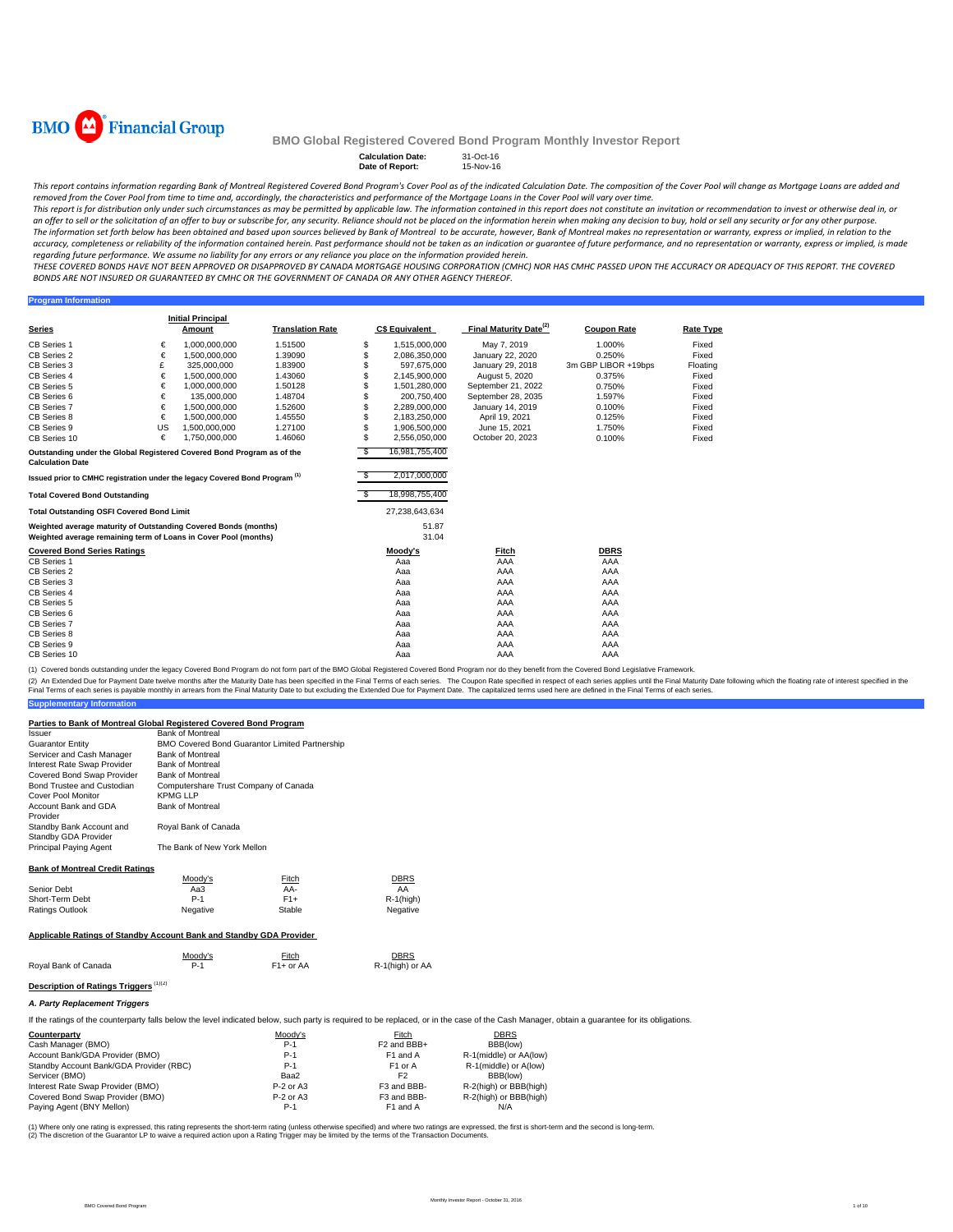

| <b>Calculation Date:</b> | 31-Oct-16 |
|--------------------------|-----------|
| Date of Report:          | 15-Nov-16 |
|                          |           |

## *B. Summary of Specific Rating Trigger Actions*

I) The following actions are required if the Cash Manager (BMO) undergoes a downgrade below the stipulated rating:

|                                                                                                                                                                                                                                                                                                                                                                                             | Moody's                | Fitch                                      | <b>DBRS</b>                                        |  |
|---------------------------------------------------------------------------------------------------------------------------------------------------------------------------------------------------------------------------------------------------------------------------------------------------------------------------------------------------------------------------------------------|------------------------|--------------------------------------------|----------------------------------------------------|--|
| a) The Servicer will be required to direct amounts received<br>directly into the GDA Account (or Standby GDA Account if<br>applicable) within 2 Canadian business days and the Cash<br>Manager shall immediately remit any funds held at such<br>time for or on behalf of the Guarantor directly into the GDA<br>Account                                                                    | $P-1$                  | F1 or A                                    | R-1(middle) or AA(low)                             |  |
| II) The following actions are required if the Servicer (BMO) undergoes a downgrade below the stipulated rating:                                                                                                                                                                                                                                                                             |                        |                                            |                                                    |  |
|                                                                                                                                                                                                                                                                                                                                                                                             | Moody's                | Fitch                                      | <b>DBRS</b>                                        |  |
| a) The Servicer will be required to direct amounts received<br>to the Cash Manager, or GDA as applicable                                                                                                                                                                                                                                                                                    | $P-1$                  | F1 or A                                    | R-1(middle) or BBB(low)                            |  |
| III) The Swap Provider is required to transfer credit support or transfer all of its rights and obligations to a replacement third party, or to obtain a<br>guarantee of its rights and obligations from a third party, if the Swap Provider undergoes a downgrade below the stipulated rating:                                                                                             |                        |                                            |                                                    |  |
|                                                                                                                                                                                                                                                                                                                                                                                             | $Mody's^{(3)}$         | Fitch                                      | <b>DBRS</b>                                        |  |
| a) Interest Rate Swap Provider<br>b) Covered Bond Swap Provider                                                                                                                                                                                                                                                                                                                             | P-1 or A2<br>P-1 or A2 | F1 and A<br>F1 and A                       | R-1(middle) or A (high)<br>R-1(middle) or A (high) |  |
| IV) The following actions are required if the Issuer (BMO) undergoes a downgrade below the stipulated rating:                                                                                                                                                                                                                                                                               |                        |                                            |                                                    |  |
| a) Mandatory repayment of the Demand Loan                                                                                                                                                                                                                                                                                                                                                   | Moody's<br>N/A         | Fitch<br>F <sub>2</sub> or BB <sub>H</sub> | <b>DBRS</b><br>N/A                                 |  |
| b) Cashflows will be exchanged under the Covered Bond<br>Swap Agreement (to the extent not already taking place)                                                                                                                                                                                                                                                                            | Baa1                   | BBB+                                       | BBB(high)                                          |  |
| c) Transfer of title to Loans to Guarantor <sup>(4)</sup>                                                                                                                                                                                                                                                                                                                                   | A <sub>3</sub>         | BBB-                                       | BBB(low)                                           |  |
| <b>Events of Defaults &amp; Test Compliance</b>                                                                                                                                                                                                                                                                                                                                             |                        |                                            |                                                    |  |
| Asset Coverage Test (C\$ Equivalent of Outstanding<br>Covered Bond < Adjusted Aggregate Asset Amount)                                                                                                                                                                                                                                                                                       |                        | Pass                                       |                                                    |  |
| <b>Issuer Event of Default</b>                                                                                                                                                                                                                                                                                                                                                              |                        | No                                         |                                                    |  |
| Guarantor LP Event of Default                                                                                                                                                                                                                                                                                                                                                               |                        | No                                         |                                                    |  |
| (3) If no short term rating exists, then A1                                                                                                                                                                                                                                                                                                                                                 |                        |                                            |                                                    |  |
| (4) The transfer of registered title to the Loans to the Guarantor may be deferred if (A) satisfactory assurances are provided to the Guarantor and the Bond Trustee by The Office of th<br>authority having jurisdiction over the Seller permitting registered title to the Loans to remain with the Seller until such time as (i) the Loans are to be sold or otherwise disposed of by th |                        |                                            |                                                    |  |

(3) If no short term rating exists, then A1<br>(4) The transfer of registered title to the Lalans to the Guarantor may be deferred if (A) satisfactory assurances are provided to the Guarantor and the Bond Trustee by The Offic

| (Applicable to Hard Bullet Covered Bonds) |              |          |                                        |
|-------------------------------------------|--------------|----------|----------------------------------------|
| <b>Pre-Maturity Required Ratings</b>      | loodv'<br>-- | $F$ itch | DBRS <sup>(</sup><br>A(high) or A(low) |

Following a breach of the Pre-Maturity test in respect of a Series of Hard Bullet Covered Bonds, and unless the Pre-Maturity Liquidity Ledger is otherwise funded from the other sources, the<br>Partnership shall offer to sell

(1) In the case of DBRS, if Final Maturity Date is within six months of the Pre-Maturity Test Date, then A(high), otherwise A(low).

| <b>Reserve Fund</b>                                                                         |         |          |                       |
|---------------------------------------------------------------------------------------------|---------|----------|-----------------------|
| <b>Reserve Fund Required Amount Ratings</b><br>Senior                                       | Moody's | Fitch    | <b>DBRS</b><br>A(low) |
| Short Term<br>Are the ratings of the Issuer below the Reserve Fund Reguired Amount Ratings? | P-'     | F1<br>No | R-1(middle)           |
|                                                                                             |         |          |                       |

If the ratings of the Issuer fall below the Reserve Fund Required Amount Ratings, then the Guarantor shall credit or cause to be credited to the Reserve Fund funds up to an amount equal to the

Reserve Fund Required Amount: Nil Reserve Fund Required Amount.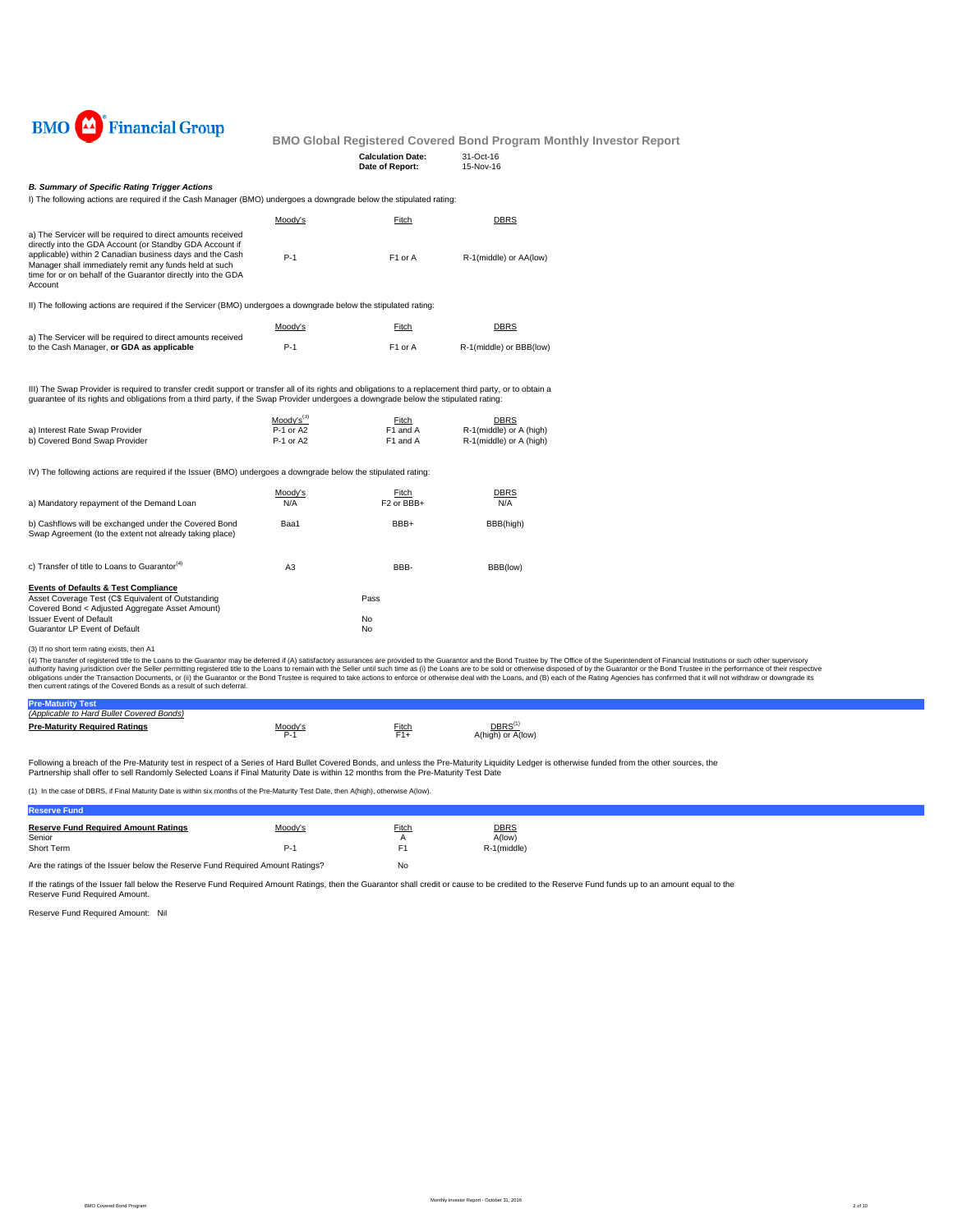

|                                                                                                                                                                                                                                                                                                                                                                                               |          | <b>Calculation Date:</b><br>Date of Report:       | 31-Oct-16<br>15-Nov-16                          |                |                |  |  |
|-----------------------------------------------------------------------------------------------------------------------------------------------------------------------------------------------------------------------------------------------------------------------------------------------------------------------------------------------------------------------------------------------|----------|---------------------------------------------------|-------------------------------------------------|----------------|----------------|--|--|
| <b>Asset Coverage Test</b>                                                                                                                                                                                                                                                                                                                                                                    |          |                                                   |                                                 |                |                |  |  |
| <b>C\$ Equivalent of Outstanding Covered Bonds</b>                                                                                                                                                                                                                                                                                                                                            | Ŝ        | 16,981,755,400                                    |                                                 |                |                |  |  |
| $A^{(1)}$ = Lesser of (i) Sum of LTV adjusted outstanding principal balance and (ii)<br>Sum of Asset percentage adjusted outstanding principal balance                                                                                                                                                                                                                                        | S        | 22,957,935,224                                    |                                                 | A(i)           | 24.553.941.416 |  |  |
| $B =$ Principal receipts not applied                                                                                                                                                                                                                                                                                                                                                          |          |                                                   |                                                 | A(ii)          | 22,957,935,224 |  |  |
| $C =$ Cash capital contributions<br>$D =$ Substitution assets<br>$E = (i)$ Reserve fund balance<br>(ii) Pre - Maturity liquidity ledger balance<br>$F =$ Negative carry factor calculation<br>Total: $A + B + C + D + E - F$                                                                                                                                                                  |          | 22,957,935,224                                    | Asset Percentage<br>Maximum Asset<br>Percentage | 93.5%<br>95.0% |                |  |  |
| <b>Asset Coverage Test Pass/Fail</b><br>(1) Market Value as determined by adjusting, not less than quarterly, the Original Market Value utilizing the Indexation Methodology (see Appendix for details) for subsequent price developments.                                                                                                                                                    |          | Pass                                              |                                                 |                |                |  |  |
| <b>Valuation Calculation</b>                                                                                                                                                                                                                                                                                                                                                                  |          |                                                   |                                                 |                |                |  |  |
| <b>Trading Value of Covered Bonds</b>                                                                                                                                                                                                                                                                                                                                                         | \$       | 17,168,802,796                                    |                                                 |                |                |  |  |
| A = Lesser of i) Present value of outstanding loan balance of Performing Eligible<br>Loans <sup>(1)</sup> and ii) 80% of Market Value <sup>(2)</sup> of properties securing Performing Eligible<br>Loans, net of adjustments                                                                                                                                                                  |          | 24,619,720,636                                    |                                                 | A (i)          | 24.619.720.636 |  |  |
| $B =$ Principal receipts up to calculation date not otherwise applied<br>$C = Cash$ capital contributions<br>D = Trading Value of any Substitute Assets<br>$E = (i)$ Reserve Fund Balance, if applicable<br>(ii) Pre - Maturity liquidity ledger balance<br>F = Trading Value of Swap Collateral                                                                                              |          |                                                   |                                                 | A (ii)         | 42,528,877,857 |  |  |
| Total: $A + B + C + D + E + F$                                                                                                                                                                                                                                                                                                                                                                | Ŝ.       | 24,619,720,636                                    |                                                 |                |                |  |  |
| (1) Present value of expected future cash flows of Loans using current market interest rates offered to BMO clients. The effective weighted average rate used for discounting is 2.55%.<br>(2) Market Value as determined by adjusting, not less than quarterly, the Original Market Value utilizing the Indexation Methodology (see Appendix for details) for subsequent price developments. |          |                                                   |                                                 |                |                |  |  |
| <b>Intercompany Loan Balance</b>                                                                                                                                                                                                                                                                                                                                                              |          |                                                   |                                                 |                |                |  |  |
| Guarantee Loan<br>Demand Loan<br>Total                                                                                                                                                                                                                                                                                                                                                        | \$<br>s. | 18,175,152,690<br>6,508,712,584<br>24.683.865.274 |                                                 |                |                |  |  |

| <b>Cover Pool Losses</b>        |                                  |                                     |
|---------------------------------|----------------------------------|-------------------------------------|
| Period end                      | <b>Write Off Amounts</b>         | <b>Loss Percentage (Annualized)</b> |
| October 31, 2016                | \$0                              | 0.00%                               |
|                                 |                                  |                                     |
| <b>Cover Pool Flow of Funds</b> |                                  |                                     |
|                                 | <b>Current Month</b>             | Previous Month                      |
| Cash Inflows *                  |                                  |                                     |
| Principal receipts              | 730,763,183                      | 861,528,883                         |
| Proceeds for sale of Loans      |                                  |                                     |
| Revenue Receipts                | 46,012,339                       | 43,030,008                          |
| Swap Receipts                   | 4,866,967                        | 6,062,869                           |
| Cash Capital Contribution       |                                  |                                     |
| Advances of Intercompany Loans  | 4,549,500,000                    | 2,184,000,000.00                    |
| Guarantee Fee                   |                                  |                                     |
| <b>Cash Outflows</b>            |                                  |                                     |
| Swap Payment                    |                                  |                                     |
| Intercompany Loan interest      | (26, 629, 606)                   | (28, 712, 682)                      |
| Intercompany Loan principal     | $(730, 763, 183)$ <sup>(1)</sup> | (861, 528, 883)                     |
| Intercompany Loan repayment     |                                  |                                     |
| Mortgage Top-up Settlement      | (4,545,821,189)                  | (2, 180, 663, 225)                  |
| Misc Partnership Expenses       | (32, 157)                        | (304)                               |
| Profit Distribution to Partners | (418, 141, 738)                  |                                     |
| Net inflows/(outflows)          | (390, 245, 384)                  | 23,716,667                          |
|                                 |                                  |                                     |

 $<sup>(1)</sup>$  Includes cash settlement of \$730,763,183 to occur on November 17, 2016</sup>

| <b>Cover Pool - Summary Statistics</b>       |                         |               |
|----------------------------------------------|-------------------------|---------------|
| Asset Type                                   | Mortgages               |               |
| Previous Month Ending Balance                | 20,753,401,053          |               |
| Aggregate Outstanding Balance                | \$<br>24.571.310.109    |               |
| Number of Loans                              | 93.462                  |               |
| Average Loan Size                            | \$<br>262.902           |               |
| Number of Primary Borrowers                  | 92.056                  |               |
| Number of Properties                         | 93.462                  |               |
|                                              | Original <sup>(1)</sup> | Indexed $(2)$ |
| Weighted Average Current Loan to Value (LTV) | 62.70%                  | 53.02%        |
| Weighted Average Authorized LTV              | 68.81%                  | 57.95%        |
| Weighted Average Original LTV                | 68.81%                  |               |
| Weighted Average Seasoning                   | 19.24 (Months)          |               |
| Weighted Average Coupon                      | 2.53%                   |               |
| Weighted Average Original Term               | 50.28 (Months)          |               |
| Weighted Average Remaining Term              | 31.04 (Months)          |               |
| <b>Substitution Assets</b>                   | Nil                     |               |

<sup>(t)</sup> Value as most recently determined or assessed in accordance with the underwriting policies (whether upon origination or renewal of the Eligible Loan or subsequently thereto).<br><sup>(2)</sup> Value as determined by adjusting, n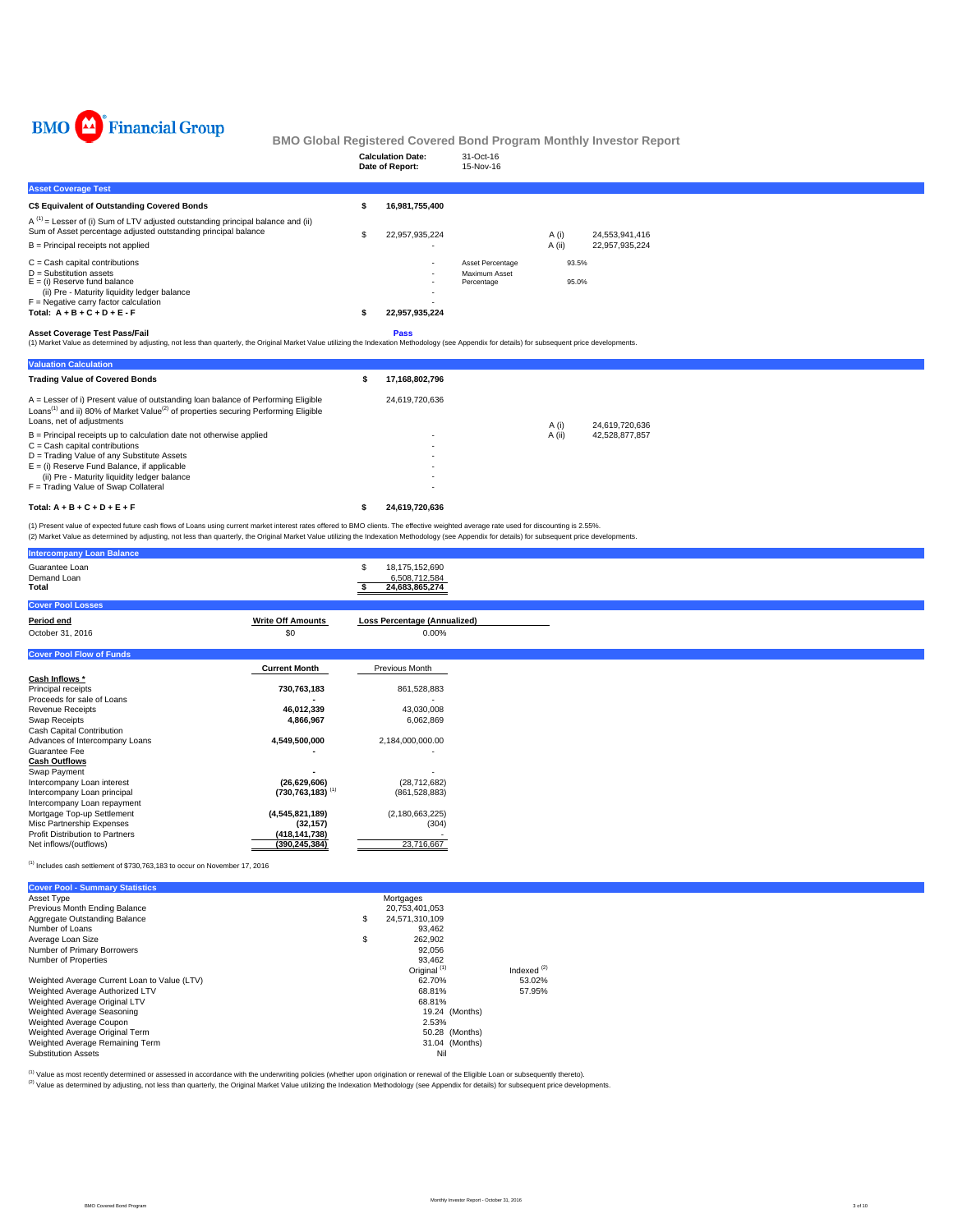

| $= 100$                                                              | <b>Calculation Date:</b><br>Date of Report: | 31-Oct-16<br>15-Nov-16 | <u>serored being rivgram monthly investor itoport</u> |                     |  |
|----------------------------------------------------------------------|---------------------------------------------|------------------------|-------------------------------------------------------|---------------------|--|
|                                                                      |                                             |                        |                                                       |                     |  |
| <b>Cover Pool - Delinquency Distribution</b>                         |                                             |                        |                                                       |                     |  |
| <b>Aging Summary</b><br>Current and less than 30 days past due       | Number of Loans<br>93,156                   | Percentage<br>99.67    | <b>Principal Balance</b><br>24,500,267,107<br>\$      | Percentage<br>99.71 |  |
| 30 - 59 days past due                                                | 165                                         | 0.18                   | \$<br>43,429,625                                      | 0.18                |  |
| 60 - 89 days past due                                                | 45                                          | 0.05                   | $\mathbb S$<br>10,244,683                             | 0.04                |  |
| 90 or more days past due                                             | 96                                          | 0.10                   | 17,368,693<br>\$                                      | 0.07                |  |
| <b>Grand Total</b>                                                   | 93,462                                      | 100.00                 | s<br>24,571,310,109                                   | 100.00              |  |
| <b>Cover Pool - Provincial Distribution</b>                          |                                             |                        |                                                       |                     |  |
|                                                                      |                                             |                        |                                                       |                     |  |
| Province<br>Alberta                                                  | Number of Loans<br>10,976                   | Percentage<br>11.74    | <b>Principal Balance</b><br>2,746,608,534<br>\$       | Percentage<br>11.18 |  |
| <b>British Columbia</b>                                              | 15,003                                      | 16.05                  | \$<br>5,460,044,661                                   | 22.22               |  |
| Manitoba                                                             | 1,392                                       | 1.49                   | \$<br>252,852,097                                     | 1.03                |  |
| New Brunswick                                                        | 1,392                                       | 1.49                   | \$<br>178,428,518                                     | 0.73                |  |
| Newfoundland                                                         | 2,301                                       | 2.46                   | 396,539,876<br>\$                                     | 1.61                |  |
| Northwest Territories & Nunavut<br>Nova Scotia                       | 2,763                                       | 2.96                   | \$<br>\$<br>498,728,926                               | 2.03                |  |
| Ontario                                                              | 40,993                                      | 43.86                  | \$<br>11,345,552,461                                  | 46.17               |  |
| Prince Edward Island                                                 | 476                                         | 0.51                   | \$<br>66,674,261                                      | 0.27                |  |
| Quebec                                                               | 15,872                                      | 16.98                  | \$<br>3,152,892,846                                   | 12.83               |  |
| Saskatchewan<br><b>Yukon Territories</b>                             | 2,294                                       | 2.45                   | \$<br>472,987,931<br>\$.                              | 1.92                |  |
| <b>Grand Total</b>                                                   | 93,462                                      | 100.00                 | 24,571,310,109<br>s                                   | 100.00              |  |
|                                                                      |                                             |                        |                                                       |                     |  |
| <b>Cover Pool - Credit Score Distribution</b><br><b>Credit Score</b> | <b>Number of Loans</b>                      | Percentage             | <b>Principal Balance</b>                              | Percentage          |  |
| Less than 600 or Unavailable                                         | 4,064                                       | 4.35                   | \$<br>939,004,115                                     | 3.82                |  |
| $600 - 650$                                                          | 5,308                                       | 5.68                   | \$<br>1,400,506,994                                   | 5.70                |  |
| 651 - 700                                                            | 12,910                                      | 13.81                  | \$<br>3,564,329,626                                   | 14.51               |  |
| 701 - 750                                                            | 24,379                                      | 26.08                  | \$<br>6,865,852,131                                   | 27.94               |  |
| 751 - 800<br>801 and Above                                           | 35,221<br>11,580                            | 37.68<br>12.39         | \$<br>9,317,968,859<br>2,483,648,385                  | 37.92<br>10.11      |  |
| <b>Grand Total</b>                                                   | 93,462                                      | 100.00                 | \$<br>-S<br>24,571,310,109                            | 100.00              |  |
|                                                                      |                                             |                        |                                                       |                     |  |
| <b>Cover Pool - Rate Type Distribution</b>                           |                                             |                        |                                                       |                     |  |
| <b>Rate Type</b>                                                     | Number of Loans                             | Percentage             | <b>Principal Balance</b>                              | Percentage          |  |
| Fixed<br>Variable                                                    | 71,505<br>21,957                            | 76.51<br>23.49         | 18,040,839,838<br>\$<br>6,530,470,271<br>\$           | 73.42<br>26.58      |  |
| <b>Grand Total</b>                                                   | 93,462                                      | 100.00                 | \$<br>24,571,310,109                                  | 100.00              |  |
|                                                                      |                                             |                        |                                                       |                     |  |
| <b>Cover Pool - Mortgage Asset Type Distribution</b>                 |                                             |                        |                                                       |                     |  |
| <b>Mortgage Asset Type</b>                                           | Number of Loans                             | Percentage             | <b>Principal Balance</b>                              | Percentage          |  |
| <b>Conventional Amortizing Mortgages</b><br><b>Grand Total</b>       | 93,462<br>93,462                            | 100.00<br>100.00       | $\sqrt{3}$<br>24,571,310,109<br>24,571,310,109<br>\$  | 100.00<br>100.00    |  |
|                                                                      |                                             |                        |                                                       |                     |  |
| <b>Cover Pool - Occupancy Type Distribution</b>                      |                                             |                        |                                                       |                     |  |
| <b>Occupancy Type</b>                                                | Number of Loans                             | Percentage             | <b>Principal Balance</b>                              | Percentage          |  |
| Owner Occupied                                                       | 70,690                                      | 75.64                  | \$<br>19,706,004,519                                  | 80.20               |  |
| Non-Owner Occupied                                                   | 22,772                                      | 24.36                  | \$<br>4,865,305,590                                   | 19.80               |  |
| <b>Grand Total</b>                                                   | 93,462                                      | 100.00                 | 24,571,310,109<br>\$                                  | 100.00              |  |
| <b>Cover Pool - Mortgage Rate Distribution</b>                       |                                             |                        |                                                       |                     |  |
| Mortgage Rate (%)                                                    | Number of Loans                             | Percentage             | <b>Principal Balance</b>                              | Percentage          |  |
| Less than 1.00                                                       |                                             |                        | \$                                                    |                     |  |
| $1.00 - 3.99$                                                        | 93,180                                      | 99.70                  | \$<br>24,524,691,576                                  | 99.81               |  |
| $4.00 - 4.49$                                                        |                                             | 0.17                   | \$<br>26,244,011                                      | 0.11                |  |
| $4.50 - 4.99$                                                        | 156                                         |                        |                                                       |                     |  |
|                                                                      | 83                                          | 0.09                   | \$<br>13,780,781                                      | 0.06                |  |
| $5.00 - 5.49$                                                        | 33                                          | 0.04                   | \$<br>5,166,055                                       | 0.02                |  |
| $5.50 - 5.99$<br>$6.00 - 6.49$                                       | 5<br>5                                      | 0.01<br>0.01           | \$<br>615,021<br>\$<br>812,665                        | 0.00<br>0.00        |  |
| $6.50 - 6.99$                                                        |                                             |                        | \$                                                    |                     |  |
| $7.00 - 7.49$                                                        |                                             |                        | \$<br>÷,                                              | $\sim$              |  |
| $7.50 - 7.99$                                                        |                                             |                        | \$                                                    |                     |  |
| 8.00 and Above<br><b>Grand Total</b>                                 | 93,462                                      | 100.00                 | \$<br>24,571,310,109                                  | 100.00              |  |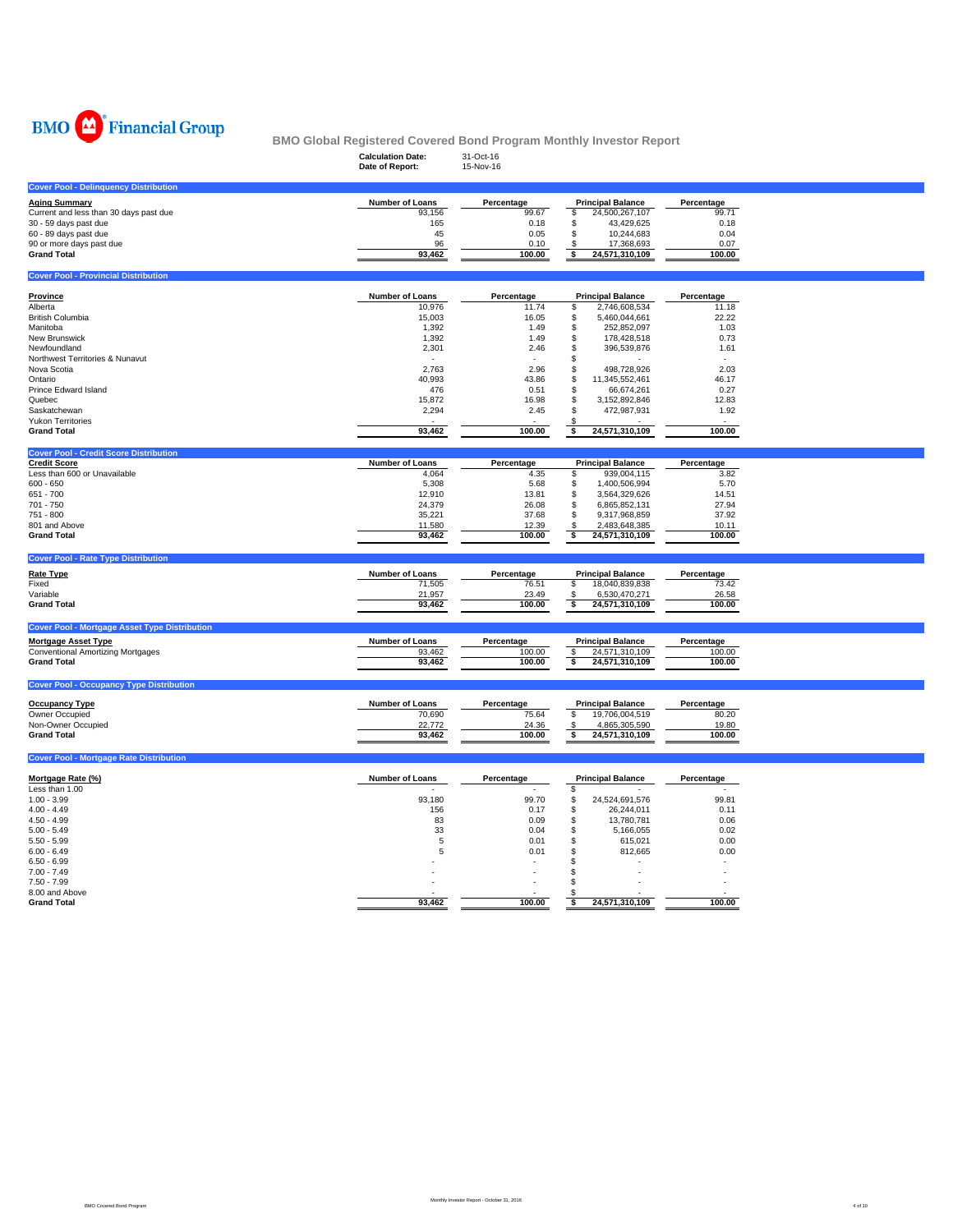

|                                           | <b>Calculation Date:</b><br>Date of Report: | 31-Oct-16<br>15-Nov-16 |   |                          |            |
|-------------------------------------------|---------------------------------------------|------------------------|---|--------------------------|------------|
| Cover Pool - Indexed LTV Distribution (1) |                                             |                        |   |                          |            |
| Indexed LTV (%)                           | <b>Number of Loans</b>                      | Percentage             |   | <b>Principal Balance</b> | Percentage |
| 20.00 and Below                           | 7,223                                       | 7.73                   |   | 642,700,933              | 2.62       |
| $20.01 - 25.00$                           | 3,462                                       | 3.70                   |   | 544,455,855              | 2.22       |
| 25.01 - 30.00                             | 3,889                                       | 4.16                   |   | 730,586,729              | 2.97       |
| $30.01 - 35.00$                           | 4,666                                       | 4.99                   | S | 1.082.420.303            | 4.41       |
| $35.01 - 40.00$                           | 5,827                                       | 6.23                   | S | 1.632.377.338            | 6.64       |
| $40.01 - 45.00$                           | 8,157                                       | 8.73                   | S | 2,490,467,149            | 10.14      |
| $45.01 - 50.00$                           | 9,536                                       | 10.20                  | S | 2,766,712,028            | 11.26      |
| $50.01 - 55.00$                           | 10,413                                      | 11.14                  | S | 2,962,944,559            | 12.06      |
| $55.01 - 60.00$                           | 11,236                                      | 12.02                  | S | 3,154,484,885            | 12.84      |
| $60.01 - 65.00$                           | 9,781                                       | 10.47                  | S | 2,883,423,329            | 11.73      |
| 65.01 - 70.00                             | 7.768                                       | 8.31                   | S | 2,239,021,858            | 9.11       |
| 70.01 - 75.00                             | 6,215                                       | 6.65                   |   | 1,780,796,795            | 7.25       |
| 75.01 - 80.00                             | 5,289                                       | 5.66                   |   | 1,660,918,348            | 6.76       |
| 80.01 and Above                           |                                             | ۰                      |   |                          | ۰          |
| <b>Grand Total</b>                        | 93.462                                      | 100.00                 |   | 24,571,310,109           | 100.00     |

<sup>(1)</sup> Value as determined by adjusting, not less than quarterly, the Original Market Value utilizing the Indexation Methodology (see Appendix for details) for subsequent price developments.

## **Cover Pool - Remaining Term Distribution**

| <b>Months to Maturity</b> | <b>Number of Loans</b> | Percentage | <b>Principal Balance</b> | Percentage |
|---------------------------|------------------------|------------|--------------------------|------------|
| Less than 12              | 18,443                 | 19.73      | 4,024,589,364            | 16.38      |
| $12 - 17$                 | 11.608                 | 12.42      | 2,709,398,979            | 11.03      |
| $18 - 24$                 | 13.342                 | 14.28      | 4,133,396,930            | 16.82      |
| $25 - 30$                 | 4.472                  | 4.78       | 1,203,496,108            | 4.90       |
| $31 - 36$                 | 8,368                  | 8.95       | 2,238,827,692            | 9.11       |
| $37 - 42$                 | 7,872                  | 8.42       | 2,066,269,157            | 8.41       |
| $43 - 48$                 | 11.223                 | 12.01      | 3.227.244.746            | 13.13      |
| $49 - 54$                 | 9.171                  | 9.81       | 2,514,170,680            | 10.23      |
| $55 - 60$                 | 8,891                  | 9.51       | 2,436,835,056            | 9.92       |
| $61 - 63$                 |                        | 0.00       | 171.868                  | 0.00       |
| 72 and Above              | 71                     | 0.08       | 16,909,529               | 0.07       |
| <b>Grand Total</b>        | 93.462                 | 100.00     | 24.571.310.109           | 100.00     |

#### **Cover Pool - Remaining Principal Balance Distribution**

| <b>Remaining Principal Balance (C\$)</b> | <b>Number of Loans</b> | Percentage | <b>Principal Balance</b> | Percentage |
|------------------------------------------|------------------------|------------|--------------------------|------------|
| 99,999 and Below                         | 14.324                 | 15.33      | 938.209.174              | 3.82       |
| 100.000 - 199.999                        | 29.466                 | 31.53      | 4.463.805.775            | 18.17      |
| 200.000 - 299.999                        | 23,186                 | 24.81      | 5,695,543,230            | 23.18      |
| 300.000 - 399.999                        | 11.911                 | 12.74      | 4.100.878.168            | 16.69      |
| 400.000 - 499.999                        | 6.030                  | 6.45       | 2.689.768.766            | 10.95      |
| 500.000 - 599.999                        | 3.099                  | 3.32       | 1.690.667.825            | 6.88       |
| 600.000 - 699.999                        | 1,624                  | 1.74       | 1,051,993,015            | 4.28       |
| 700.000 - 799.999                        | 1.029                  | 1.10       | 770.726.611              | 3.14       |
| 800.000 - 899.999                        | 699                    | 0.75       | 593.140.513              | 2.41       |
| 900.000 - 999.999                        | 544                    | 0.58       | 516.863.351              | 2.10       |
| 1.000.000 - 1.499.999                    | 1.236                  | 1.32       | 1.488.880.969            | 6.06       |
| 1.500.000 - 2.000.000                    | 250                    | 0.27       | 423.300.649              | 1.72       |
| 2,000,000 - 3,000,000                    | 64                     | 0.07       | 147.532.061              | 0.60       |
| 3,000,000 and Above                      |                        |            |                          |            |
|                                          | 93.462                 | 100.00     | 24.571.310.109           | 100.00     |

| <b>Cover Pool - Property Type Distribution</b> |                 |            |                          |            |
|------------------------------------------------|-----------------|------------|--------------------------|------------|
| <b>Property Type</b>                           | Number of Loans | Percentage | <b>Principal Balance</b> | Percentage |
| Condominium                                    | 21.317          | 22.81      | 4.306.277.427            | 17.53      |
| Multi-Residential                              | 4.938           | 5.28       | 1.217.811.154            | 4.96       |
| Single Family                                  | 59.971          | 64.17      | 17.260.420.455           | 70.25      |
| Townhouse                                      | 7.236           | 7.74       | 1.786.801.073            | 7.27       |
| <b>Grand Total</b>                             | 93.462          | 100.00     | 24.571.310.109           | 100.00     |

*Note: Percentages and totals in the above tables may not add exactly due to rounding.*

## **Cover Pool - Indexed LTV and Delinquency Distribution by Province**

|          |                 | <b>Aging Summary</b> |                                                     |  |                           |  |                           |  |                             |  |               |  |  |  |
|----------|-----------------|----------------------|-----------------------------------------------------|--|---------------------------|--|---------------------------|--|-----------------------------|--|---------------|--|--|--|
| Province | Indexed LTV (%) |                      | <b>Current and</b><br>less than 30<br>days past due |  | 30 to 59<br>days past due |  | 60 to 89<br>days past due |  | 90 or more<br>days past due |  | Total         |  |  |  |
| Alberta  | 20.00 and Below |                      | 47.059.631                                          |  |                           |  |                           |  |                             |  | 47,059,631    |  |  |  |
|          | $20.01 - 25$    |                      | 35.459.089                                          |  |                           |  |                           |  |                             |  | 35,459,089    |  |  |  |
|          | $25.01 - 30$    |                      | 58.529.637                                          |  | 61.549                    |  |                           |  | 854,932                     |  | 59,446,119    |  |  |  |
|          | $30.01 - 35$    |                      | 70.045.864                                          |  |                           |  |                           |  |                             |  | 70.045.864    |  |  |  |
|          | $35.01 - 40$    |                      | 91.757.474                                          |  | 340,975                   |  |                           |  |                             |  | 92.098.449    |  |  |  |
|          | $40.01 - 45$    |                      | 114.939.496                                         |  |                           |  | 129.607                   |  |                             |  | 115,069,103   |  |  |  |
|          | $45.01 - 50$    |                      | 170.541.817                                         |  | 494.911                   |  |                           |  | 413.153                     |  | 171.449.881   |  |  |  |
|          | $50.01 - 55$    |                      | 215.892.324                                         |  |                           |  | 297.089                   |  | 235,375                     |  | 216,424,788   |  |  |  |
|          | $55.01 - 60$    |                      | 332.825.386                                         |  | 2.397.019                 |  | 266.687                   |  |                             |  | 335.489.092   |  |  |  |
|          | $60.01 - 65$    |                      | 484.773.688                                         |  | 893,872                   |  |                           |  | 540.670                     |  | 486,208,230   |  |  |  |
|          | $65.01 - 70$    |                      | 338.550.531                                         |  | 922,081                   |  | 808.977                   |  |                             |  | 340,281,589   |  |  |  |
|          | $70.01 - 75$    |                      | 270.140.877                                         |  | 205,774                   |  | 413,660                   |  | 331,216                     |  | 271,091,528   |  |  |  |
|          | $75.01 - 80$    |                      | 505.965.370                                         |  | 519,801                   |  |                           |  |                             |  | 506,485,171   |  |  |  |
|          | 80.01 and Above |                      |                                                     |  |                           |  |                           |  |                             |  |               |  |  |  |
|          |                 |                      | 2,736,481,186                                       |  | 5,835,982                 |  | 1,916,020                 |  | 2,375,346                   |  | 2,746,608,534 |  |  |  |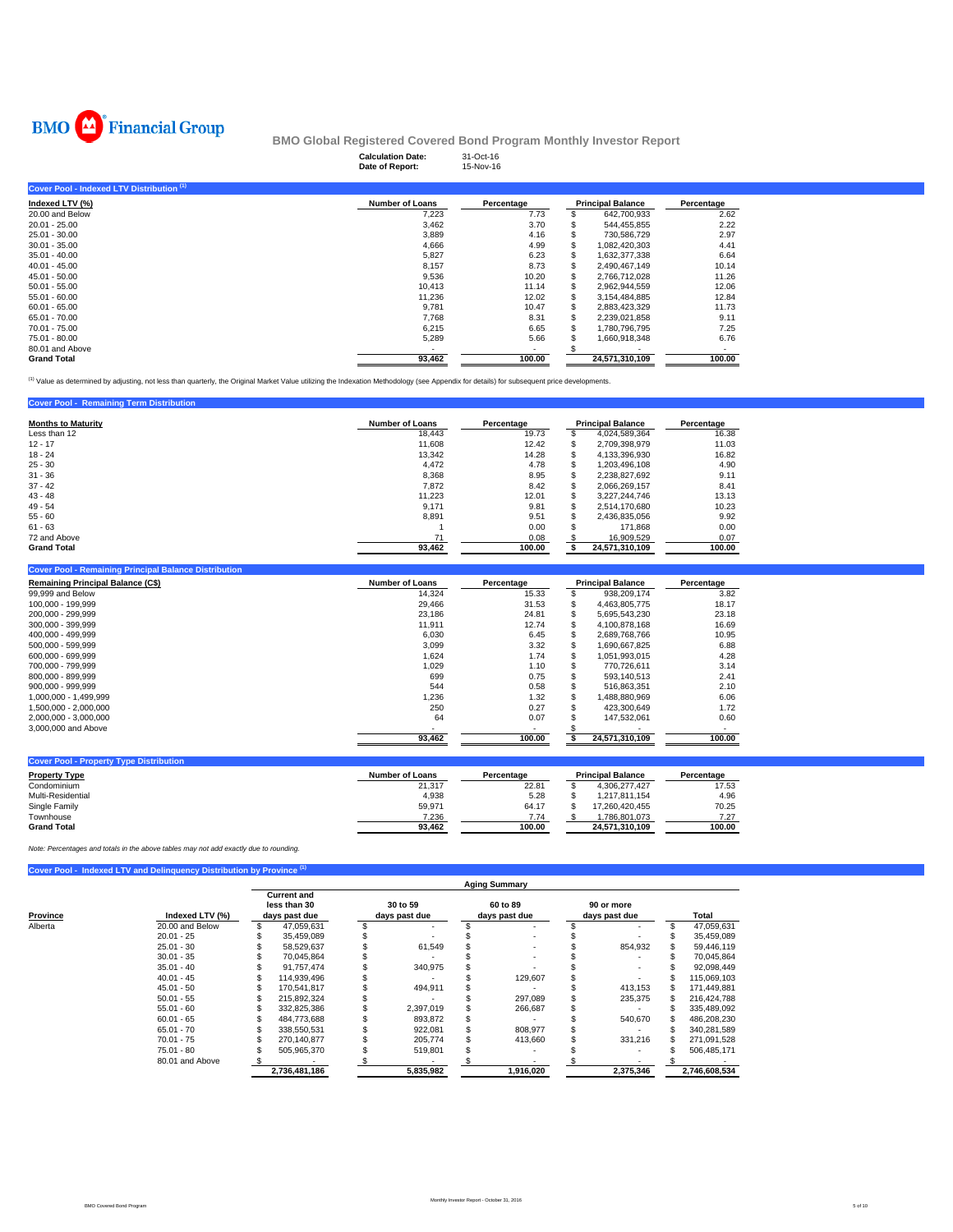

**Calculation Date:** 31-Oct-16 **Date of Report:** 15-Nov-16

|                         |                                    |                                        |                                | <b>Aging Summary</b>          |                          |                                          |
|-------------------------|------------------------------------|----------------------------------------|--------------------------------|-------------------------------|--------------------------|------------------------------------------|
|                         |                                    | <b>Current and</b><br>less than 30     | 30 to 59                       | 60 to 89                      | 90 or more               |                                          |
| Province                | Indexed LTV (%)                    | days past due                          | days past due                  | days past due                 | days past due            | Total                                    |
| <b>British Columbia</b> | 20.00 and Below                    | \$<br>234,850,318                      | \$                             | \$                            | \$<br>37,426             | \$<br>234,887,744                        |
|                         | $20.01 - 25$                       | \$<br>205,829,268                      | \$<br>398,906                  | \$<br>495,844                 | \$<br>58,528             | \$<br>206,782,544                        |
|                         | $25.01 - 30$                       | \$<br>280,698,188                      | \$<br>147,298                  | \$                            | \$                       | \$<br>280,845,486                        |
|                         | $30.01 - 35$<br>$35.01 - 40$       | \$<br>435,507,584<br>\$<br>736,415,814 | \$<br>765,756<br>\$            | \$<br>364,140<br>\$           | \$<br>\$                 | \$<br>436,637,479                        |
|                         | $40.01 - 45$                       | \$<br>995,198,280                      | 1,323,841<br>\$<br>4,428,104   | 743,086<br>\$                 | 315,255<br>\$<br>633,151 | \$<br>738,797,997<br>\$<br>1,000,259,535 |
|                         | $45.01 - 50$                       | \$<br>748,280,831                      | \$<br>1,844,296                | \$                            | \$<br>733,881            | \$<br>750,859,007                        |
|                         | $50.01 - 55$                       | \$<br>558,280,023                      | \$<br>973,166                  | \$                            | \$                       | \$<br>559,253,189                        |
|                         | $55.01 - 60$                       | \$<br>435,448,301                      | \$                             | \$                            | \$                       | \$<br>435,448,301                        |
|                         | $60.01 - 65$                       | \$<br>429,537,448                      | \$<br>131,773                  | \$                            | \$                       | \$<br>429,669,221                        |
|                         | $65.01 - 70$                       | \$<br>144,371,482                      | \$                             | \$                            | \$                       | \$<br>144,371,482                        |
|                         | 70.01 - 75                         | \$<br>130,842,596                      | \$                             | \$                            | \$                       | \$<br>130,842,596                        |
|                         | 75.01 - 80                         | \$<br>111,390,078                      | \$                             | \$                            | \$                       | \$<br>111,390,078                        |
|                         | 80.01 and Above                    | \$<br>5,446,650,212                    | \$<br>10,013,139               | \$<br>1.603.069               | \$<br>1,778,240          | S<br>5,460,044,661                       |
|                         |                                    |                                        |                                | <b>Aging Summary</b>          |                          |                                          |
|                         |                                    | <b>Current and</b>                     |                                |                               |                          |                                          |
|                         |                                    | less than 30                           | 30 to 59                       | 60 to 89                      | 90 or more               |                                          |
| Province<br>Manitoba    | Indexed LTV (%)<br>20.00 and Below | days past due                          | days past due                  | days past due                 | days past due            | Total<br>\$                              |
|                         | $20.01 - 25$                       | \$<br>3,948,395<br>\$<br>3,011,835     | \$<br>\$                       | \$<br>\$                      | \$<br>\$                 | 3,948,395<br>\$<br>3,011,835             |
|                         | $25.01 - 30$                       | \$<br>3,972,187                        | \$                             | \$                            | \$                       | \$<br>3,972,187                          |
|                         | $30.01 - 35$                       | \$<br>5,001,895                        | \$                             | \$                            | \$                       | \$<br>5,001,895                          |
|                         | $35.01 - 40$                       | \$<br>7,280,033                        | \$                             | \$                            | \$                       | \$<br>7,280,033                          |
|                         | $40.01 - 45$                       | \$<br>10,611,770                       | \$                             | \$                            | \$                       | \$<br>10,611,770                         |
|                         | $45.01 - 50$                       | \$<br>14,597,809                       | \$                             | \$                            | \$<br>107,098            | \$<br>14,704,908                         |
|                         | $50.01 - 55$                       | \$<br>24,223,032                       | \$                             | \$                            | \$                       | \$<br>24,223,032                         |
|                         | $55.01 - 60$                       | \$<br>45,000,088                       | \$                             | \$<br>115,120                 | \$                       | \$<br>45,115,208                         |
|                         | $60.01 - 65$<br>$65.01 - 70$       | \$<br>40,955,665<br>\$                 | \$<br>\$                       | \$                            | \$<br>\$                 | S<br>40,955,665                          |
|                         | $70.01 - 75$                       | 31,682,748<br>\$<br>40,234,055         | \$                             | \$<br>\$                      | \$                       | \$<br>31,682,748<br>\$<br>40,234,055     |
|                         | 75.01 - 80                         | \$<br>22,110,367                       | \$                             | \$                            | \$                       | \$<br>22,110,367                         |
|                         | 80.01 and Above                    | \$                                     | \$                             | \$                            | \$                       | \$                                       |
|                         |                                    | 252,629,879                            |                                | 115.120                       | 107,098                  | 252,852,097                              |
|                         |                                    |                                        |                                | <b>Aging Summary</b>          |                          |                                          |
|                         |                                    |                                        |                                |                               |                          |                                          |
|                         |                                    | <b>Current and</b><br>less than 30     | 30 to 59                       | 60 to 89                      | 90 or more               |                                          |
| Province                | Indexed LTV (%)                    | days past due                          | days past due                  | days past due                 | days past due            | Total                                    |
| New Brunswick           | 20.00 and Below                    | \$<br>3,260,117                        | \$                             | \$                            | \$<br>66,170             | \$<br>3,326,287                          |
|                         | $20.01 - 25$                       | \$<br>3,378,770                        | \$                             | \$                            | \$                       | \$<br>3,378,770                          |
|                         | $25.01 - 30$                       | \$<br>3,314,165                        | \$                             | \$<br>35,833                  | \$                       | \$<br>3,349,997                          |
|                         | $30.01 - 35$                       | \$<br>5,028,453                        | \$<br>÷                        | \$                            | \$                       | \$<br>5,028,453                          |
|                         | $35.01 - 40$                       | \$<br>6,877,356                        | \$                             | \$<br>58,525                  | \$                       | \$<br>6,935,881                          |
|                         | $40.01 - 45$                       | \$<br>8,087,967                        | \$                             | \$<br>94,908                  | \$                       | \$<br>8,182,874                          |
|                         | $45.01 - 50$                       | \$<br>20,287,039                       | \$<br>75,991                   | \$                            | \$                       | \$<br>20,363,031                         |
|                         | $50.01 - 55$<br>$55.01 - 60$       | \$<br>32,249,280<br>36,862,339         | \$<br>\$                       | \$<br>\$                      | \$<br>\$                 | \$<br>32,249,280<br>\$                   |
|                         | $60.01 - 65$                       | \$<br>\$<br>24,471,056                 | \$                             | \$                            | \$<br>339,006            | 36,862,339<br>\$<br>24,810,062           |
|                         | $65.01 - 70$                       | \$<br>17,302,382                       | \$                             | \$                            | \$                       | \$<br>17,302,382                         |
|                         | $70.01 - 75$                       | \$<br>11,178,409                       | \$                             | \$                            | \$                       | \$<br>11,178,409                         |
|                         | $75.01 - 80$                       | \$<br>5,373,876                        | \$<br>86,878                   | \$                            | \$                       | \$<br>5,460,754                          |
|                         | 80.01 and Above                    | \$<br>177,671,207                      | \$<br>162,870                  | \$<br>189,265                 | \$<br>405,176            | \$<br>178,428,518                        |
|                         |                                    |                                        |                                |                               |                          |                                          |
|                         |                                    | <b>Current and</b>                     |                                | Aging Summary                 |                          |                                          |
|                         |                                    | less than 30                           | 30 to 59                       | 60 to 89                      | 90 or more               |                                          |
| Province                | Indexed LTV (%)                    | days past due                          | days past due                  | days past due                 | days past due            | Total                                    |
| Newfoundland            | 20.00 and Below                    | \$<br>4,699,591                        | \$                             | \$                            | \$                       | \$<br>4,699,591                          |
|                         | 20.01 - 25                         | 4,017,601<br>S                         | S                              | S                             | 97,415                   | 4,115,016<br>ъ                           |
|                         | $25.01 - 30$                       | \$<br>5,563,025                        | \$                             | \$                            | \$<br>49,295             | 5,612,320<br>\$                          |
|                         | $30.01 - 35$                       | \$<br>8,604,466                        | \$                             | \$                            | \$<br>$\sim$             | 8,604,466<br>\$                          |
|                         | $35.01 - 40$                       | \$<br>10,979,747                       | \$<br>41,051                   | \$                            | \$                       | 11,020,798<br>\$                         |
|                         | $40.01 - 45$                       | \$<br>16,469,558                       | \$<br>73,496                   | \$                            | \$                       | 16,543,054<br>\$                         |
|                         | $45.01 - 50$                       | \$<br>28,228,252                       | \$<br>194,076<br>$\sim$        | \$                            | \$<br>104,103            | 28,526,430<br>\$                         |
|                         | $50.01 - 55$<br>$55.01 - 60$       | \$<br>60,580,904<br>\$                 | \$<br>1,263,869                | 60,140<br>\$<br>\$<br>321,037 | \$<br>342,354<br>\$      | 60,983,399<br>\$<br>\$                   |
|                         | $60.01 - 65$                       | 92,597,611<br>\$<br>68,187,382         | \$<br>\$<br>324,342            | \$                            | 492,882<br>\$<br>167,634 | 94,675,399<br>68,679,357<br>\$           |
|                         | $65.01 - 70$                       | \$<br>47,401,729                       | \$<br>107,824                  | \$                            | \$                       | 47,509,553<br>\$                         |
|                         | $70.01 - 75$                       | \$<br>29,690,848                       | \$<br>$\overline{\phantom{a}}$ | \$                            | \$                       | 29,690,848<br>\$                         |
|                         | 75.01 - 80                         | \$<br>15,879,645                       | \$<br>÷                        | \$                            | \$                       | 15,879,645<br>\$                         |
|                         | 80.01 and Above                    | \$<br>$\sim$<br>392,900,356            | \$<br>2,004,658                | \$<br>381,177                 | \$<br>1,253,684          | 396,539,876                              |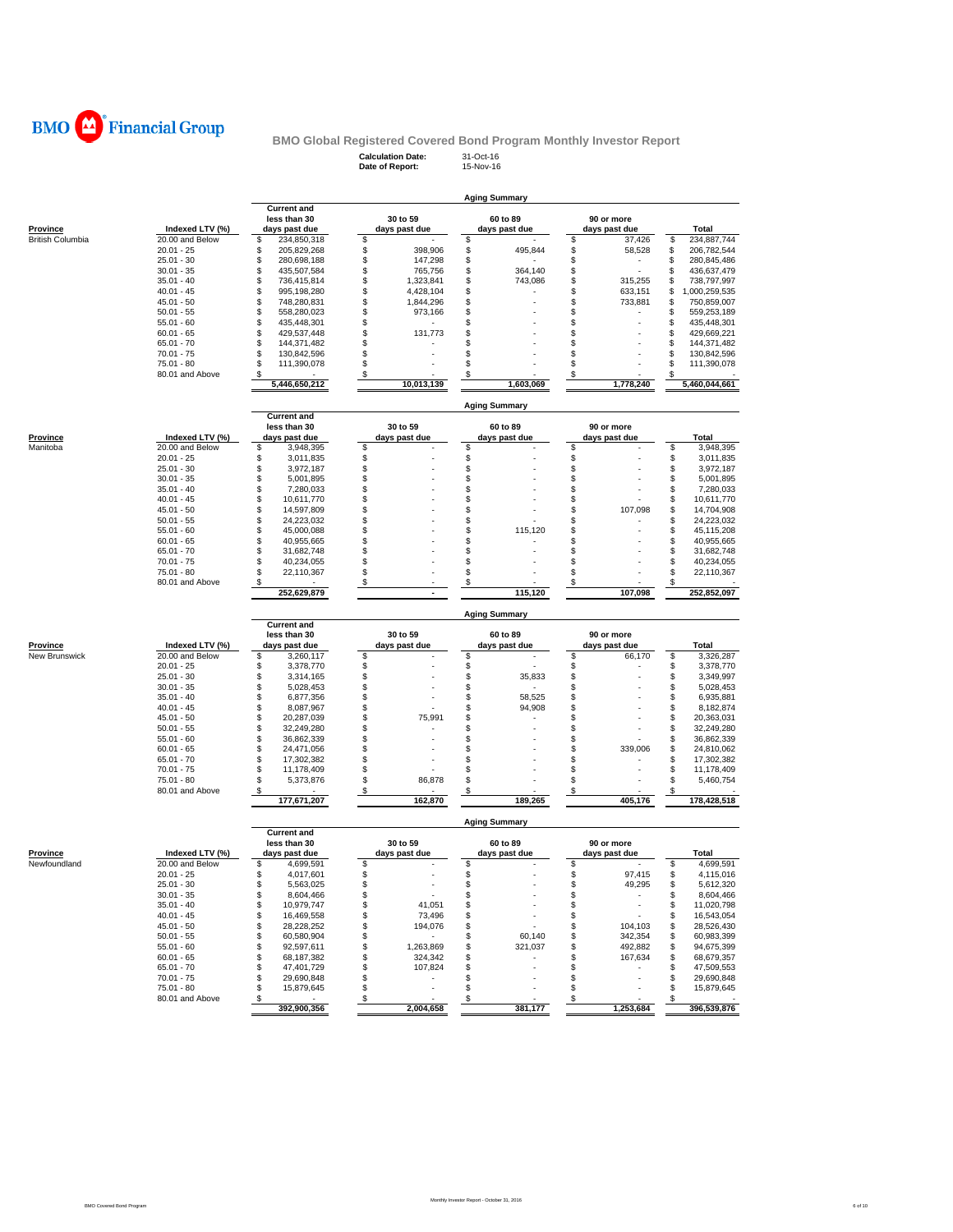

## **Calculation Date:** 31-Oct-16 **BMO Global Registered Covered Bond Program Monthly Investor Report**

|                                   |                                    |                                          | Date of Report:               | 15-Nov-16                            |                             |                                          |
|-----------------------------------|------------------------------------|------------------------------------------|-------------------------------|--------------------------------------|-----------------------------|------------------------------------------|
|                                   |                                    |                                          |                               | <b>Aging Summary</b>                 |                             |                                          |
|                                   |                                    | <b>Current and</b>                       |                               |                                      |                             |                                          |
|                                   |                                    | less than 30                             | 30 to 59                      | 60 to 89                             | 90 or more                  |                                          |
| Province<br>Northwest Territories | Indexed LTV (%)<br>20.00 and Below | days past due<br>\$                      | days past due<br>\$           | days past due<br>\$                  | days past due<br>\$         | Total<br>\$                              |
|                                   | $20.01 - 25$                       | \$                                       | \$                            | \$                                   | \$                          | \$                                       |
|                                   | $25.01 - 30$                       | \$                                       | \$                            | \$                                   | \$                          | \$                                       |
|                                   | $30.01 - 35$                       | \$                                       | \$                            | S                                    | \$                          | \$                                       |
|                                   | $35.01 - 40$                       | \$                                       | \$                            | \$                                   | \$                          | \$                                       |
|                                   | $40.01 - 45$                       | \$                                       | \$                            | \$                                   | \$                          | \$                                       |
|                                   | $45.01 - 50$<br>$50.01 - 55$       | \$<br>\$                                 | \$<br>\$                      | \$<br>\$                             | \$<br>\$                    | \$<br>\$                                 |
|                                   | $55.01 - 60$                       | \$                                       | \$                            | \$                                   | \$                          | \$                                       |
|                                   | $60.01 - 65$                       | \$                                       | \$                            | \$                                   | \$                          | \$                                       |
|                                   | $65.01 - 70$                       | \$                                       | \$                            | \$                                   | \$                          | \$                                       |
|                                   | $70.01 - 75$                       | \$                                       | \$                            | \$                                   | \$                          | \$                                       |
|                                   | 75.01 - 80                         | \$                                       | \$                            | \$                                   | \$                          | \$                                       |
|                                   | 80.01 and Above                    | \$<br>\$<br>$\sim$                       | \$<br>\$<br>$\blacksquare$    | S<br>\$                              | \$<br>\$<br>$\blacksquare$  | \$<br>\$<br>$\sim$                       |
|                                   |                                    |                                          |                               |                                      |                             |                                          |
|                                   |                                    |                                          |                               | <b>Aging Summary</b>                 |                             |                                          |
|                                   |                                    | <b>Current and</b>                       |                               |                                      |                             |                                          |
|                                   |                                    | less than 30                             | 30 to 59                      | 60 to 89                             | 90 or more                  |                                          |
| Province<br>Nova Scotia           | Indexed LTV (%)<br>20.00 and Below | days past due<br>\$<br>4,422,242         | days past due<br>\$<br>31,565 | days past due<br>\$                  | days past due<br>\$         | Total<br>\$<br>4,453,807                 |
|                                   | $20.01 - 25$                       | \$<br>8,038,422                          | \$                            | \$                                   | \$                          | \$<br>8,038,422                          |
|                                   | $25.01 - 30$                       | \$<br>7,188,705                          | \$                            | \$                                   | \$                          | \$<br>7,188,705                          |
|                                   | $30.01 - 35$                       | \$<br>8,136,075                          | \$                            | \$                                   | \$                          | \$<br>8,136,075                          |
|                                   | $35.01 - 40$                       | \$<br>13,139,290                         | \$                            | \$                                   | S<br>54,958                 | \$<br>13,194,248                         |
|                                   | $40.01 - 45$                       | \$<br>20,057,372                         | \$                            | \$                                   | \$                          | \$<br>20,057,372                         |
|                                   | $45.01 - 50$                       | \$<br>27,443,911                         | \$                            | \$<br>69,745                         | \$<br>184,685               | \$<br>27,698,341                         |
|                                   | $50.01 - 55$<br>$55.01 - 60$       | \$<br>46,275,939<br>\$<br>70,037,555     | \$<br>\$<br>434.550           | \$<br>\$                             | S<br>45,204<br>S            | \$<br>46,321,143                         |
|                                   | $60.01 - 65$                       | \$<br>74,979,587                         | \$<br>299,089                 | \$                                   | 35,187<br>\$                | \$<br>70,507,292<br>\$<br>75,278,677     |
|                                   | $65.01 - 70$                       | \$<br>62,791,975                         | \$<br>185,517                 | \$                                   | \$                          | \$<br>62,977,493                         |
|                                   | $70.01 - 75$                       | \$<br>99,597,206                         | \$<br>292,388                 | \$                                   | \$                          | \$<br>99,889,594                         |
|                                   | 75.01 - 80                         | \$<br>54,987,757                         | \$                            | \$                                   | \$                          | \$<br>54,987,757                         |
|                                   | 80.01 and Above                    | \$                                       | \$                            | \$                                   | \$                          | \$                                       |
|                                   |                                    | 497,096,037                              | 1,243,110                     | 69,745                               | 320,034                     | 498,728,926                              |
|                                   |                                    | <b>Current and</b>                       |                               | <b>Aging Summary</b>                 |                             |                                          |
|                                   |                                    | less than 30                             | 30 to 59                      | 60 to 89                             | 90 or more                  |                                          |
| Province                          | Indexed LTV (%)                    | days past due                            | days past due                 | days past due                        | days past due               | <b>Total</b>                             |
| Nunavut                           | 20.00 and Below                    | \$                                       | \$                            | \$                                   | \$                          | \$                                       |
|                                   | $20.01 - 25$<br>$25.01 - 30$       | \$<br>\$                                 | \$<br>\$                      | \$<br>\$                             | \$<br>\$                    | \$<br>\$                                 |
|                                   | $30.01 - 35$                       | \$                                       | \$                            | S                                    | \$                          | \$                                       |
|                                   | $35.01 - 40$                       | \$                                       | \$                            | \$                                   | \$                          | \$                                       |
|                                   | $40.01 - 45$                       | \$                                       | \$                            | S                                    | \$                          | \$                                       |
|                                   | $45.01 - 50$                       | \$                                       | \$                            | \$                                   | \$                          | \$                                       |
|                                   | $50.01 - 55$                       | \$                                       | \$                            | \$                                   | \$                          | \$                                       |
|                                   | $55.01 - 60$                       | \$                                       | \$                            | \$                                   | \$                          | Ś                                        |
|                                   | $60.01 - 65$<br>$65.01 - 70$       | \$<br>\$                                 | \$<br>\$                      | \$<br>\$                             | \$<br>\$                    | \$<br>\$                                 |
|                                   | $70.01 - 75$                       | \$                                       | \$                            | S                                    | \$                          | \$                                       |
|                                   | 75.01 - 80                         | \$                                       | \$                            | S                                    | \$                          | \$                                       |
|                                   | 80.01 and Above                    | \$                                       | \$                            | S.                                   | \$                          | S                                        |
|                                   |                                    | \$<br>$\overline{\phantom{a}}$           | s<br>$\overline{a}$           | \$                                   | \$                          | \$                                       |
|                                   |                                    |                                          |                               | <b>Aging Summary</b>                 |                             |                                          |
|                                   |                                    | <b>Current and</b><br>less than 30       | 30 to 59                      | 60 to 89                             | 90 or more                  |                                          |
| <b>Province</b>                   | Indexed LTV (%)                    | days past due                            | days past due                 | days past due                        | days past due               | Total                                    |
| Ontario                           | 20.00 and Below                    | 288,312,097<br>S                         | \$<br>638,069                 | \$<br>43,191                         | \$<br>260,489               | 289,253,847<br>\$                        |
|                                   | 20.01 - 25                         | ৬<br>239, 755, 417                       | 353,363                       |                                      | ъ<br>312,835                | ъ<br>240,421,615                         |
|                                   | $25.01 - 30$                       | \$<br>305,988,581                        | \$<br>779,330                 | \$<br>×                              | \$<br>$\sim$                | 306,767,911<br>\$                        |
|                                   | $30.01 - 35$                       | \$<br>471,160,701                        | \$<br>509,258<br>572,845      | \$                                   | 403,813<br>\$<br>$\sim 100$ | 472,073,772<br>\$                        |
|                                   | $35.01 - 40$<br>$40.01 - 45$       | 658,294,519<br>\$<br>\$<br>1,155,955,642 | \$<br>\$<br>1,157,516         | 967,520<br>\$<br>\$<br>426,733       | \$<br>\$<br>1,227,971       | 659,834,885<br>\$<br>\$<br>1,158,767,862 |
|                                   | $45.01 - 50$                       | \$<br>1,482,002,775                      | \$<br>3,323,792               | \$<br>$\sim$                         | 821,556<br>\$               | \$1,486,148,123                          |
|                                   | $50.01 - 55$                       | \$<br>1,670,811,048                      | \$<br>751,182                 | \$<br>309,095                        | \$<br>113,565               | \$1,671,984,889                          |
|                                   | $55.01 - 60$                       | \$<br>1,661,083,728                      | \$<br>2,959,876               | 925,712<br>\$                        | \$<br>558,008               | 1,665,527,323<br>\$                      |
|                                   | $60.01 - 65$                       | \$<br>1,238,625,614                      | \$<br>2,225,081               | \$                                   | \$<br>42,084                | 1,240,892,778<br>\$                      |
|                                   | 65.01 - 70                         | \$<br>1,112,190,548                      | \$<br>189,295                 | \$                                   | \$<br>204,398               | \$<br>1,112,584,242                      |
|                                   |                                    |                                          |                               |                                      |                             |                                          |
|                                   | $70.01 - 75$                       | 594,012,731<br>\$                        | \$<br>$\sim$                  | \$                                   | \$<br>277,220               | 594,289,951<br>\$                        |
|                                   | 75.01 - 80                         | 445,928,746<br>\$                        | 1,076,517<br>\$               | \$                                   | \$                          | 447,005,263<br>\$                        |
|                                   | 80.01 and Above                    | \$<br>11,324,122,146                     | <u>\$</u><br>14,536,124       | $\sqrt[6]{\frac{2}{5}}$<br>2,672,251 | \$<br>4,221,939             | 11,345,552,461                           |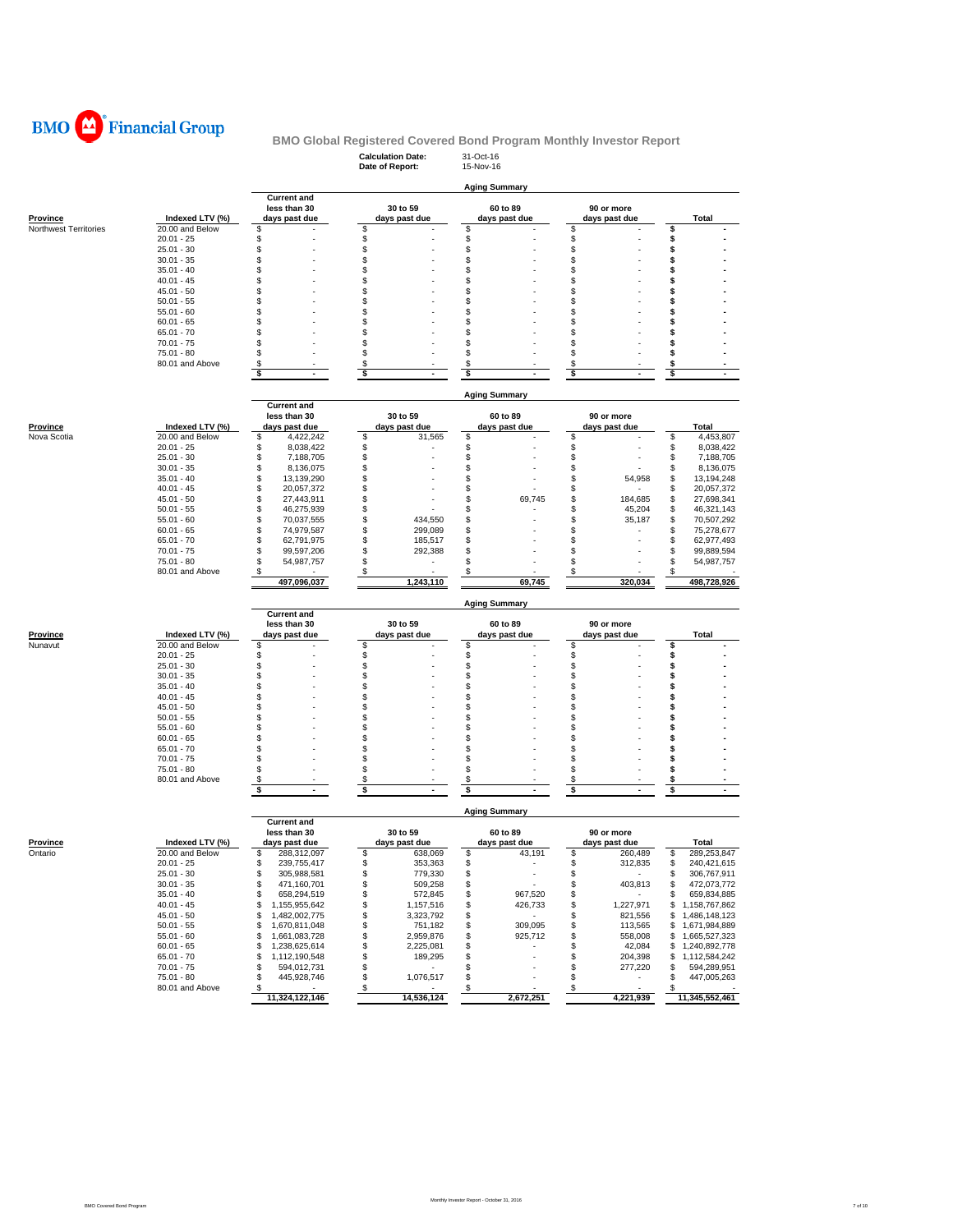

## **Calculation Date:** 31-Oct-16 **BMO Global Registered Covered Bond Program Monthly Investor Report**

|                      |                                 |                                     | Date of Report:            | 15-Nov-16            |                 |                                     |
|----------------------|---------------------------------|-------------------------------------|----------------------------|----------------------|-----------------|-------------------------------------|
|                      |                                 |                                     |                            |                      |                 |                                     |
|                      |                                 | <b>Current and</b>                  |                            | <b>Aging Summary</b> |                 |                                     |
|                      |                                 | less than 30                        | 30 to 59                   | 60 to 89             | 90 or more      |                                     |
| Province             | Indexed LTV (%)                 | days past due                       | days past due              | days past due        | days past due   | <b>Total</b>                        |
| Prince Edward Island | 20.00 and Below                 | \$<br>1,202,210                     | \$                         | \$                   | \$              | \$<br>1,202,210                     |
|                      | $20.01 - 25$                    | \$<br>764,008                       | \$                         | \$                   | \$              | \$<br>764,008                       |
|                      | $25.01 - 30$                    | \$<br>1,517,215                     | \$                         | \$                   | \$              | \$<br>1,517,215                     |
|                      | $30.01 - 35$                    | \$<br>1,206,364                     | \$<br>\$                   | \$                   | \$              | \$<br>1,206,364                     |
|                      | $35.01 - 40$<br>$40.01 - 45$    | \$<br>2,873,279<br>\$<br>4,121,463  | \$                         | \$<br>\$             | \$<br>\$        | \$<br>2,873,279<br>\$<br>4,121,463  |
|                      | $45.01 - 50$                    | \$<br>8,730,369                     | \$                         | \$                   | \$              | \$<br>8,730,369                     |
|                      | $50.01 - 55$                    | \$<br>10,826,161                    | \$                         | \$                   | \$              | \$<br>10,826,161                    |
|                      | $55.01 - 60$                    | \$<br>14,531,993                    | \$                         | \$                   | \$              | \$<br>14,531,993                    |
|                      | $60.01 - 65$                    | \$<br>7,597,529                     | \$                         | \$                   | \$              | \$<br>7,597,529                     |
|                      | $65.01 - 70$                    | \$<br>5,946,068                     | \$                         | \$                   | S<br>274,854    | \$<br>6,220,922                     |
|                      | $70.01 - 75$                    | \$<br>5,753,398                     | \$                         | \$                   | \$              | \$<br>5,753,398                     |
|                      | $75.01 - 80$                    | \$<br>1,329,349                     | \$                         | \$                   | \$              | S<br>1,329,349                      |
|                      | 80.01 and Above                 | \$                                  | \$                         | \$                   | \$              | \$                                  |
|                      |                                 | 66,399,407                          |                            |                      | 274,854         | 66,674,261                          |
|                      |                                 |                                     |                            |                      |                 |                                     |
|                      |                                 |                                     |                            | Aging Summary        |                 |                                     |
|                      |                                 | <b>Current and</b>                  |                            |                      |                 |                                     |
|                      |                                 | less than 30                        | 30 to 59                   | 60 to 89             | 90 or more      |                                     |
| Province             | Indexed LTV (%)                 | days past due                       | days past due              | days past due        | days past due   | Total                               |
| Quebec               | 20.00 and Below                 | \$<br>46,353,424                    | \$                         | \$<br>46,631         | \$<br>131,981   | \$<br>46,532,036                    |
|                      | $20.01 - 25$<br>$25.01 - 30$    | \$<br>36,967,004<br>\$              | \$<br>61,570<br>\$         | \$<br>\$<br>75,888   | \$<br>\$        | \$<br>37,028,574<br>\$              |
|                      | $30.01 - 35$                    | 52,099,575<br>\$<br>60,898,285      | 1,097,999<br>\$<br>438,313 | \$                   | \$              | 53,273,462<br>\$<br>61,336,598      |
|                      | $35.01 - 40$                    | \$<br>82,351,823                    | \$<br>254,499              | \$                   | \$              | \$<br>82,606,322                    |
|                      | $40.01 - 45$                    | \$<br>116,450,709                   | \$<br>71,104               | \$                   | S<br>625,439    | \$<br>117,147,253                   |
|                      | $45.01 - 50$                    | \$<br>156,179,927                   | \$<br>243,923              | \$<br>163,557        | 184,368<br>S    | \$<br>156,771,775                   |
|                      | $50.01 - 55$                    | \$<br>243,936,606                   | \$<br>459,897              | \$<br>348,700        | S<br>434,335    | \$<br>245,179,538                   |
|                      | $55.01 - 60$                    | \$<br>386,864,723                   | \$<br>1,428,597            | \$<br>1,388,877      | \$<br>1,077,640 | \$<br>390,759,836                   |
|                      | $60.01 - 65$                    | \$<br>456,712,106                   | \$<br>1,552,169            | \$                   | \$<br>1,529,943 | \$<br>459,794,219                   |
|                      | $65.01 - 70$                    | \$<br>440,551,669                   | \$<br>1,389,727            | \$<br>453,199        | \$<br>416,992   | \$<br>442,811,586                   |
|                      | $70.01 - 75$                    | \$<br>575,638,263                   | \$<br>1,829,115            | \$<br>612,165        | S<br>1,255,267  | \$<br>579,334,810                   |
|                      | $75.01 - 80$                    | \$<br>479,393,702                   | \$<br>611,722              | \$                   | 311,412<br>S    | Ŝ<br>480,316,836                    |
|                      | 80.01 and Above                 | \$                                  | \$                         | \$                   | \$              | \$                                  |
|                      |                                 |                                     |                            |                      |                 |                                     |
|                      |                                 | 3,134,397,817                       | 9,438,636                  | 3,089,017            | 5,967,376       | 3,152,892,846                       |
|                      |                                 |                                     |                            |                      |                 |                                     |
|                      |                                 |                                     |                            | <b>Aging Summary</b> |                 |                                     |
|                      |                                 | <b>Current and</b>                  |                            |                      |                 |                                     |
|                      |                                 | less than 30                        | 30 to 59                   | 60 to 89             | 90 or more      |                                     |
| <b>Province</b>      | Indexed LTV (%)                 | days past due                       | days past due              | days past due        | days past due   | Total                               |
| Saskatchewan         | 20.00 and Below                 | \$<br>7,337,385                     | \$                         | \$                   | \$              | \$<br>7,337,385                     |
|                      | $20.01 - 25$                    | \$<br>5,455,982                     |                            | \$                   | \$              | \$<br>5,455,982                     |
|                      | $25.01 - 30$<br>$30.01 - 35$    | \$<br>8,613,327<br>\$<br>14,349,337 | \$<br>\$                   | \$<br>\$             | \$<br>\$        | \$<br>8,613,327<br>\$<br>14,349,337 |
|                      | $35.01 - 40$                    | \$<br>17,595,939                    | \$                         | \$                   | S<br>139,508    | \$<br>17,735,447                    |
|                      | $40.01 - 45$                    | \$<br>39,516,627                    | \$                         | \$                   | \$<br>190,235   | \$<br>39,706,862                    |
|                      | 45.01 - 50                      | \$<br>101,056,038                   | \$<br>195,106              | \$<br>209,020        | \$              | \$<br>101,460,164                   |
|                      | $50.01 - 55$                    | \$<br>95,163,936                    | \$                         | \$                   | S<br>335,203    | \$<br>95,499,139                    |
|                      | $55.01 - 60$                    | \$<br>65,568,102                    | \$                         | \$                   | \$              | \$<br>65,568,102                    |
|                      | $60.01 - 65$                    | \$<br>49,537,591                    | \$                         | \$                   | \$              | \$<br>49,537,591                    |
|                      | $65.01 - 70$                    | \$<br>33,279,861                    | \$                         | \$                   | \$              | \$<br>33,279,861                    |
|                      | $70.01 - 75$                    | \$<br>18,491,606                    | \$                         | \$                   | S               | \$<br>18,491,606                    |
|                      | 75.01 - 80                      | \$<br>15,953,128                    | \$                         | \$                   | \$              | \$<br>15,953,128                    |
|                      | 80.01 and Above                 | \$                                  | \$                         | \$                   | \$              | \$                                  |
|                      |                                 | 471,918,859                         | 195,106                    | 209,020              | 664,945         | 472,987,931                         |
|                      |                                 |                                     |                            |                      |                 |                                     |
|                      |                                 | <b>Current and</b>                  |                            | <b>Aging Summary</b> |                 |                                     |
|                      |                                 | less than 30                        | 30 to 59                   | 60 to 89             | 90 or more      |                                     |
| Province             | Indexed LTV (%)                 | days past due                       | days past due              | days past due        | days past due   | <b>Total</b>                        |
| Yukon Territories    | 20.00 and Below                 | S                                   | \$                         | \$                   | \$              | \$                                  |
|                      | 20.01 - 25                      | \$                                  | \$                         | S                    | \$              | \$                                  |
|                      | $25.01 - 30$                    | \$                                  | \$                         | \$                   | \$              | \$                                  |
|                      | $30.01 - 35$                    | \$                                  | \$                         | \$                   | \$              | \$                                  |
|                      | $35.01 - 40$                    | \$                                  | \$                         | \$                   | \$              | \$                                  |
|                      | $40.01 - 45$                    | \$                                  | \$                         | S                    | \$              | \$                                  |
|                      | $45.01 - 50$                    | \$                                  | \$                         | \$                   | \$              | \$                                  |
|                      | $50.01 - 55$                    | \$                                  | \$                         | \$                   | \$              | \$                                  |
|                      | $55.01 - 60$                    | \$                                  | \$                         | \$                   | \$              | \$                                  |
|                      | $60.01 - 65$                    | \$                                  | \$                         | \$                   | \$              | \$                                  |
|                      | $65.01 - 70$                    | \$                                  | \$                         | \$                   | \$              | \$                                  |
|                      | $70.01 - 75$                    | \$                                  | \$                         | \$                   | \$              | \$                                  |
|                      | $75.01 - 80$<br>80.01 and Above | \$<br>\$                            | \$<br>\$                   | \$<br>\$             | \$<br>\$        | \$<br>\$                            |

<sup>(1)</sup> Value as determined by adjusting, not less than quarterly, the Original Market Value utilizing the Indexation Methodology (see Appendix for details) for subsequent price developments.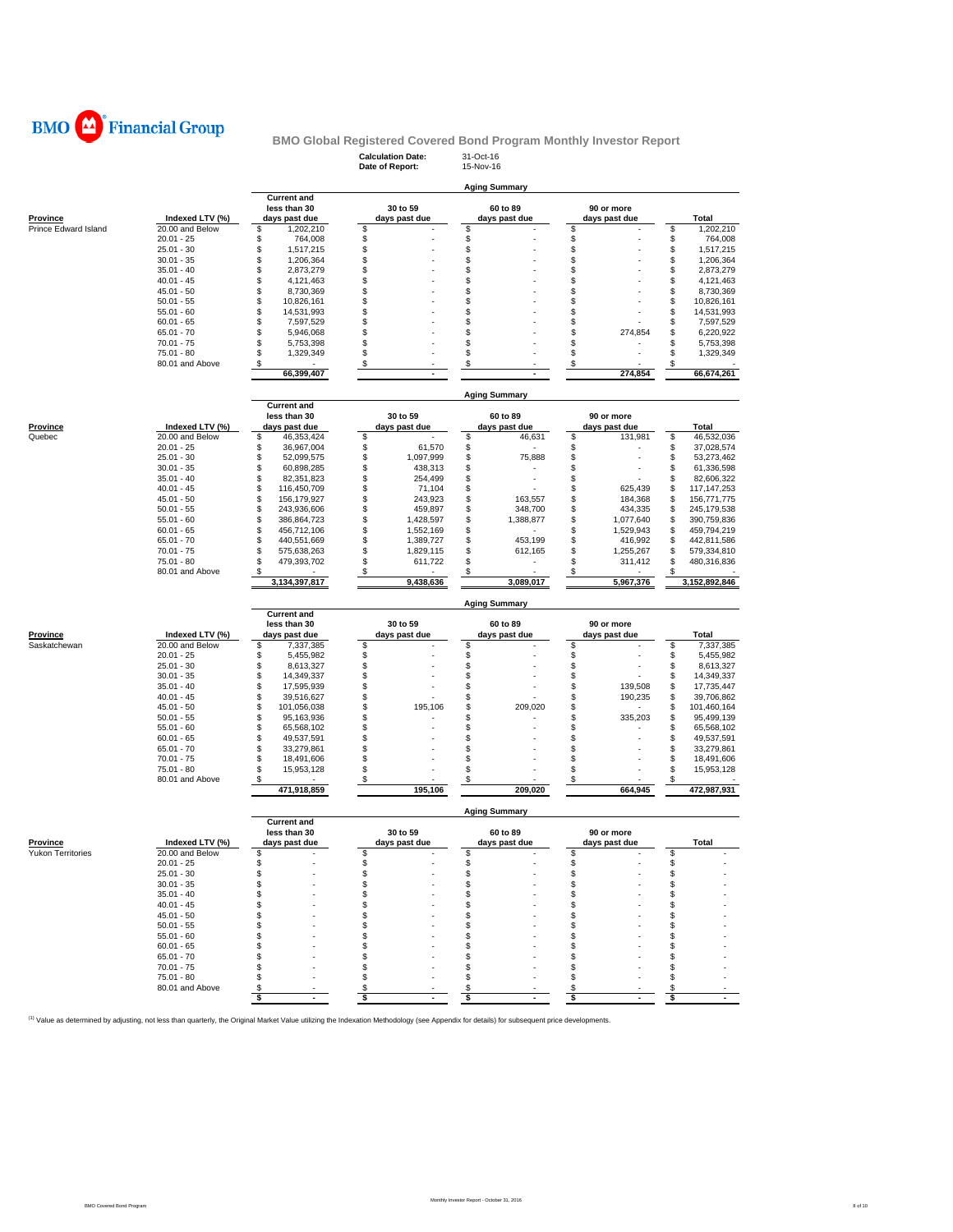

**Calculation Date:** 31-Oct-16 **Date of Report:** 15-Nov-16

| Cover Pool - Current LTV Distribution by Credit Score <sup>(1)</sup> |             |               |                      |               |                 |               |                |
|----------------------------------------------------------------------|-------------|---------------|----------------------|---------------|-----------------|---------------|----------------|
|                                                                      |             |               | <b>Credit Scores</b> |               |                 |               |                |
| Indexed LTV (%)                                                      | <600        | 600 - 650     | 651 - 700            | 701 - 750     | 751 - 800       | >800          | Total          |
| 20.00 and Below                                                      | 33.824.242  | 17.431.046    | 51,388,389           | 117,302,659   | 275.526.199     | 147.228.397   | 642.700.933    |
| $20.01 - 25$                                                         | 31,193,833  | 24,093,961    | 49,670,208           | 107,075,229   | 231.063.188     | 101,359,437   | 544,455,855    |
| $25.01 - 30$                                                         | 39.644.252  | 31,469,164    | 72,358,713           | 149.241.390   | 308.489.280     | 129,383,929   | 730,586,729    |
| $30.01 - 35$                                                         | 56,571,426  | 38.892.481    | 120.617.570          | 245,928,302   | 454.376.674     | 166.033.851   | 1,082,420,303  |
| $35.01 - 40$                                                         | 79.167.479  | 80.006.774    | 198,308,627          | 364,373,370   | 674,801,919     | 235.719.169   | 1,632,377,338  |
| $40.01 - 45$                                                         | 114.256.080 | 115.095.105   | 286,434,930          | 615,591,232   | \$1.052.935.091 | 306.154.710   | 2,490,467,149  |
| $45.01 - 50$                                                         | 133.118.185 | 140.905.613   | 333,576,692          | 728,951,906   | \$1,120,217,292 | 309,942,341   | 2,766,712,028  |
| $50.01 - 55$                                                         | 103.426.435 | 183.972.923   | 407.226.135          | 855.549.511   | \$1.116.472.186 | 296.297.369   | 2,962,944,559  |
| $55.01 - 60$                                                         | 109,947,742 | 192,850,509   | 512,216,622          | 932,463,835   | \$1,150,692,620 | 256,313,559   | 3,154,484,885  |
| $60.01 - 65$                                                         | 90,818,652  | 172,733,578   | 472,224,668          | 900,903,053   | \$1.031.561.227 | 215, 182, 152 | 2,883,423,329  |
| $65.01 - 70$                                                         | 69.993.334  | 151.152.631   | 401.000.987          | 719.971.813   | 755.905.622     | 140.997.472   | 2,239,021,858  |
| $70.01 - 75$                                                         | 59.406.858  | 144.021.585   | 340,330,007          | 577,793,572   | 567.516.857     | 91,727,916    | 1,780,796,795  |
| $75.01 - 80$                                                         | 17,635,597  | 107,881,626   | 318,976,078          | 550,706,260   | 578.410.704     | 87,308,083    | 1,660,918,348  |
| 80.01 and Above                                                      |             |               |                      |               |                 |               |                |
|                                                                      | 939.004.115 | 1,400,506,994 | 3,564,329,626        | 6.865.852.131 | 9.317.968.859   | 2,483,648,385 | 24,571,310,109 |

(1) Value as determined by adjusting, not less than quarterly, the Original Market Value utilizing the Indexation Methodology (see Appendix for details) for subsequent price developments.